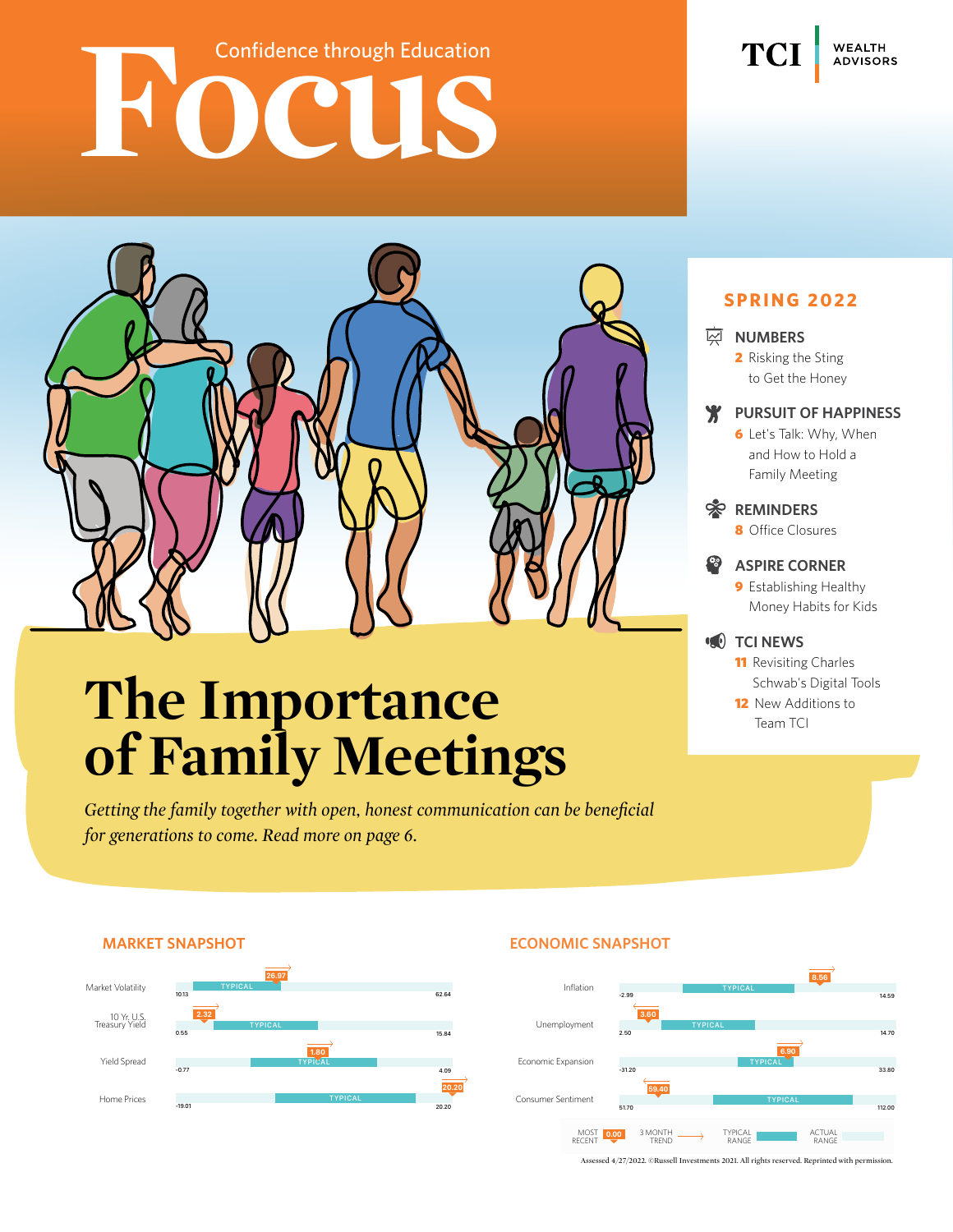

Sophia Swift (b. 2017) *Honeybee*, 2022 Color pencil on paper

### **Risking the Sting to Get the Honey**



*by Sam Swift, CFA, CFP‰, AIF‰*

Kids say the darndest things, as the old saying goes. The other night, I was putting my four-year-old daughter, Sophia, to bed and we had one of those moments where she had me cracking up. To be fair, she says funny things regularly, but I can't always print them! As I'm tucking her in she says that she needs to tell me about "her worst nightmare ever." At that point I was prepared for anything, but it turns out it was relatively simple, "getting stung by a bee," she said. After a pause, she elaborated, "I don't like bees but I do like bees…I mean, they sting us but they

also make us honey." Welcome to the world of gray areas, child—unlike most of the movies you watch not everything can be neatly packaged into good or bad.

Of course, me being who I am, I immediately saw a powerful metaphor. Isn't that the same conflict we face with our investments? The reality is that we are going to get "stung" with significant downturns from time to time in order to reap the long-term rewards. To paraphrase my daughter, "I love the stock market, but I also don't love the stock market."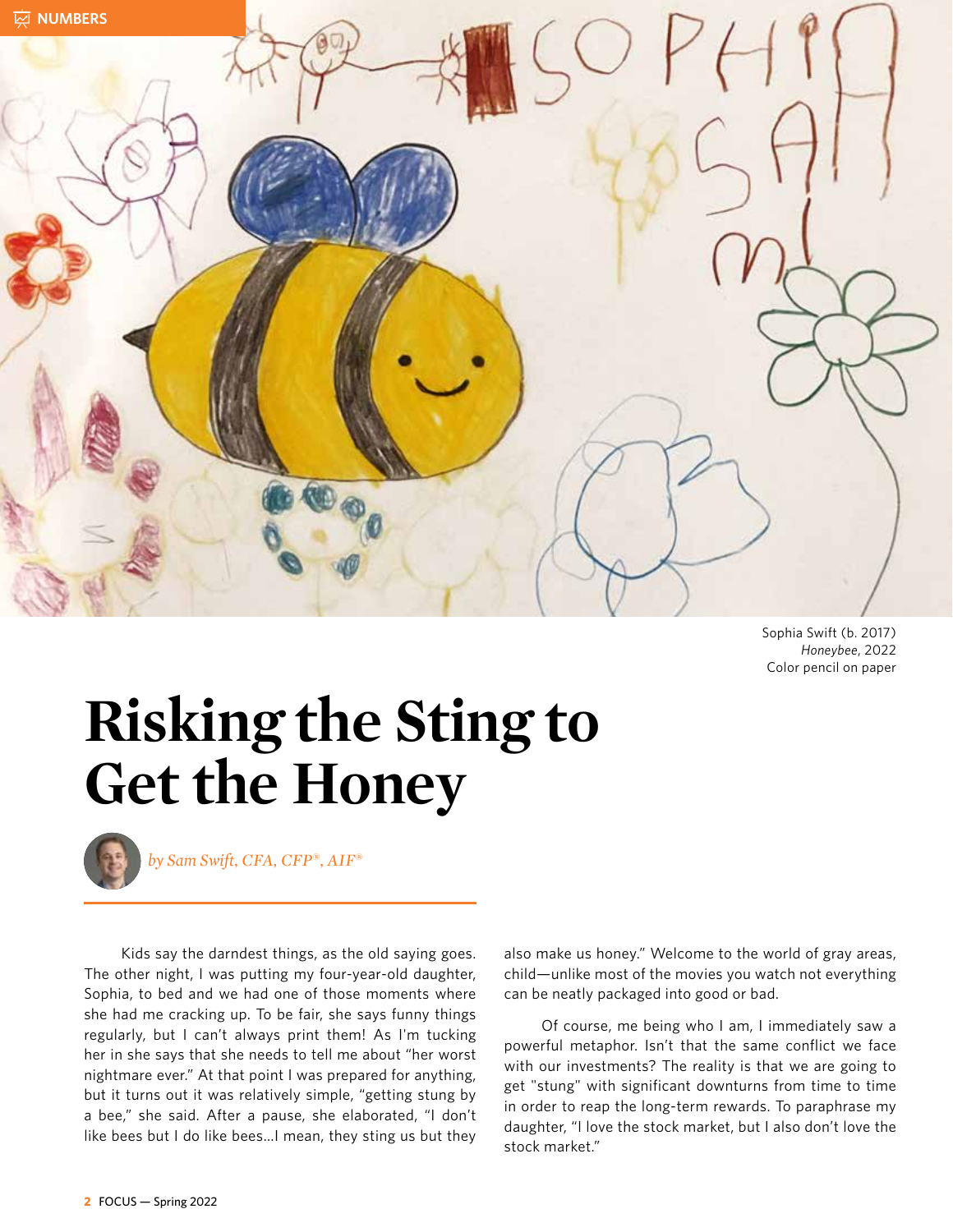#### Figure 1 Total Months with Losses Since 1926

| <b>Number of Months Since 1926</b>         | 1,153 |
|--------------------------------------------|-------|
| <b>Months that LOST at least 5%</b>        | 118   |
| Percentage of months that LOST at least 5% | 10.2% |
| <b>Months that LOST at least 3%</b>        | 196   |
| Percentage of months that LOST at least 3% | 17%   |

#### **Downturn Expectations**

It's been easy to get complacent over the last decade with consistently good returns, the initial COVID-19 shock and a few other brief periods notwithstanding. This year, however, started off with one of those occasional stings, so now is a good time to look back through history to reorient our expectations going forward.

For a simple starting point, January 2022 saw U.S. markets, as measured by the Center for Research in Security Prices (CRSP), lose over 5% of their value—6.1% in fact. So, how rare is that? Looking all the way back to 1926, we can see how many months hit that threshold. Over the last 96 years, U.S. markets have seen 118 months which lost 5% or

Figure 2 Total Months with Gains Since 1926

| <b>Number of Months Since 1926</b>           | 1,153 |
|----------------------------------------------|-------|
| <b>Months that GAINED at least 5%</b>        | 196   |
| Percentage of months that GAINED at least 5% | 17%   |
| <b>Months that GAINED at least 3%</b>        | 382   |
| Percentage of months that GAINED at least 3% | 33%   |

*Source: Center for Research in Security Prices (CRSP) Source: Center for Research in Security Prices (CRSP)*

more in value, as seen in Figure 1. In other words, we should expect a particularly bad month to happen at least once per year! Of course, my 5% threshold is a bit arbitrary. If we tweak our definition of a bad month to be down at least 3%, we find that we should expect about two such months every year on average. These bumps—stings, to use my daughter's parlance—are quite frequent and normal.

The flip side, depicted in Figure 2—the honey, if you will—is that positive months of these magnitudes are far more frequent. We should expect positive months exceeding 5% to happen about twice per year on average. Positive months exceeding 3% happen nearly four times per year on average!

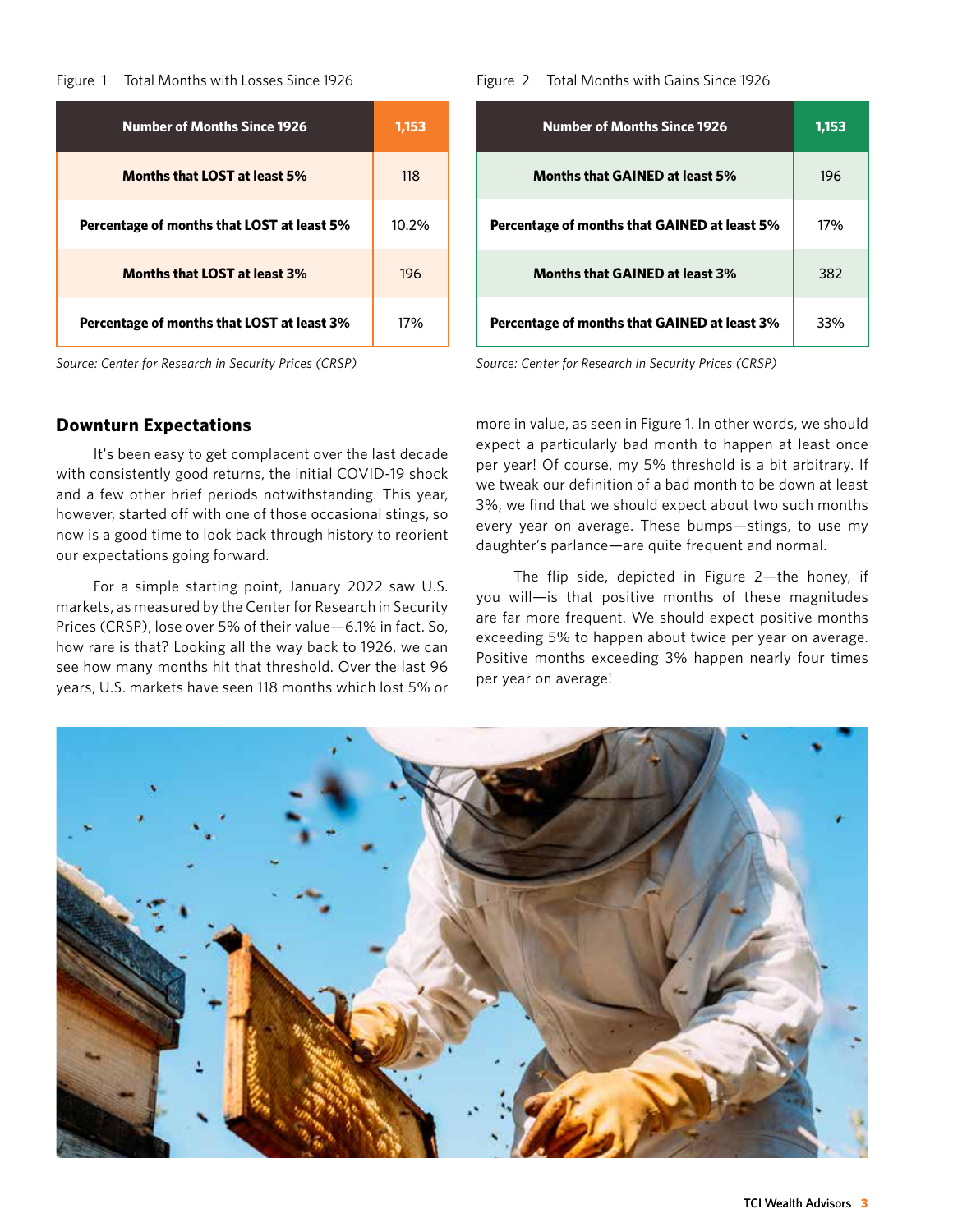We also know that the real prize for accepting shortterm volatility with our investments comes in the longterm. For the sake of comparison, how many five-year periods have seen U.S. markets lose more than 5% of their value since the beginning of World War II? Two! That's it. So, while market pain is relatively frequent it is almost always short-lived.

#### **Avoiding the Pain**

Of course, this does beg the question of whether or not it's possible to get the reward while avoiding the pain. At the risk of stretching the analogy too far, is there an equivalent to the beekeeper's suit for us as investors?

To see if it's possible, let's run a timing experiment with two schools of thought:

1. What does it look like if we follow the crowd? with two schools of thought.<br>1. What does it look like if we follow the crov

2. What does it look like if we take a contrarian approach and go against the crowd?

For **Equity Timing Strategy #1**, we'll look at stock returns each quarter. If stocks did well (better than the long-term average), we'll ride the wave and invest 100% in stocks for the next quarter. If stocks didn't do as well, we'll coccasional short-term pain it reaps a mi sit the next quarter out. If you have a week ago made sense then  $\log$ sit the next  $\frac{1}{2}$  if the median and investor  $\frac{1}{2}$  in the median and investor  $\frac{1}{2}$  in the median and investor  $\frac{1}{2}$  in the median and investor  $\frac{1}{2}$  in the median and investor  $\frac{1}{2}$  in the median and investor

For **Equity Timing Strategy #2**, we'll take the same approach with the opposite actions. If stocks did well in the previous quarter, we'll sit out the next quarter with the thought that we're due for a correction. If stocks didn't do well in the prior quarter, we'll dive back in to "buy the dip."

For fair measurement, we'll also include a **Buy and Hold** strategy that keeps a constant allocation of 50% stocks and 50% bonds invested throughout the duration of the same time period.

The best portfolios keep returns as high as possible while keeping risk (as measured by the standard deviation) as low as possible. Unfortunately, as seen in Figure 3, our efforts to time the market in either case ended up worse on both measures compared to the strategy of picking an appropriate asset allocation, staying the course and occasionally rebalancing.

If we chart these three strategies as a graph with all available market data (Figure 4), you can see how the **Buy and Hold** strategy not only outperforms, but does so in a smoother manner. Importantly, it does not attempt to avoid the occasional pain—there are still downturns along ), we'll ride the wave and invest 100% in the way—however, by acknowledging and accepting the occasional short-term pain it reaps a much greater reward in the end.



Figure 3 Buy-and-Hold vs. Volatility-Based Timing Strategies

*Source: Avantis Investors*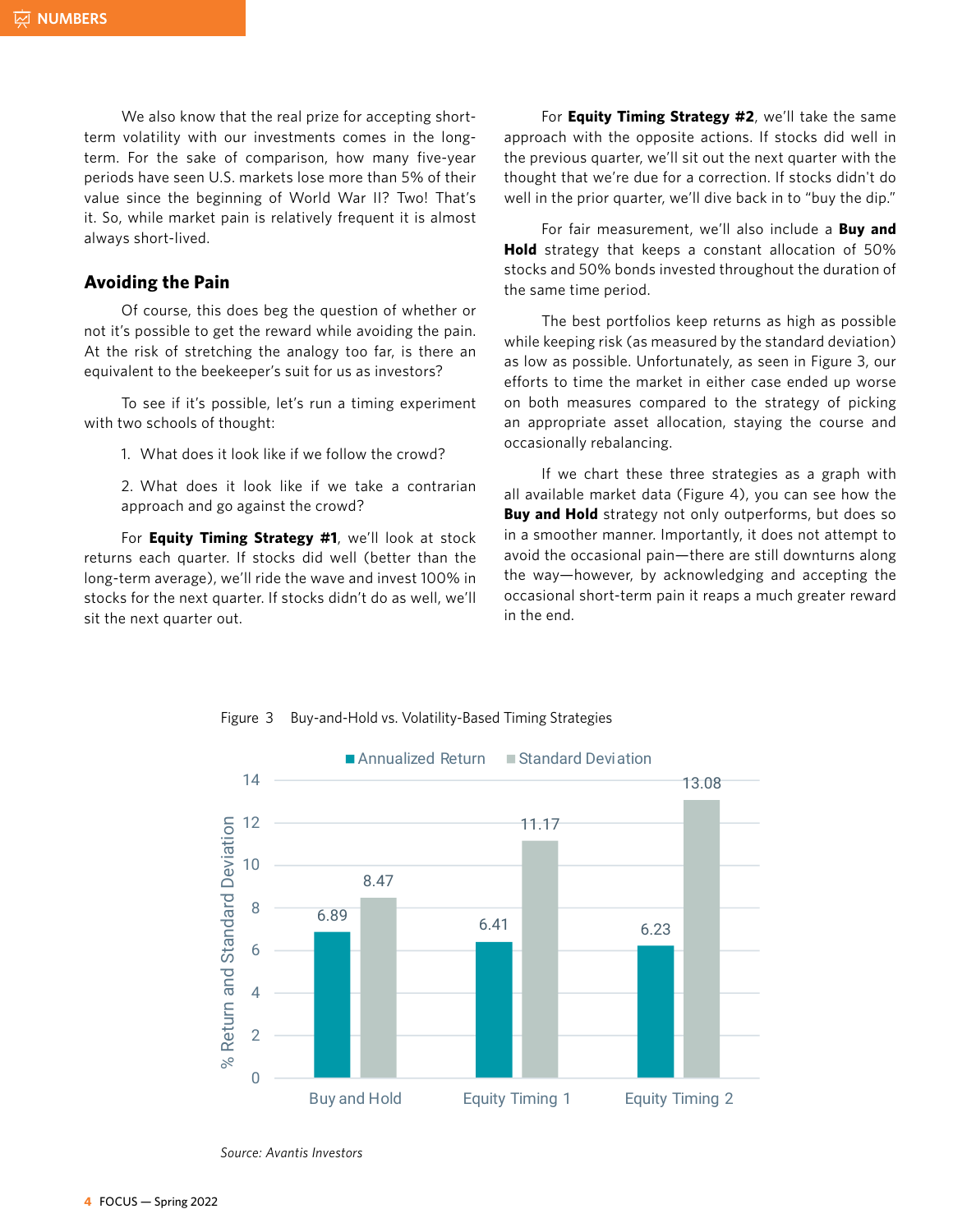



We recently passed the two-year anniversary of swingso the pandemic changing the world. When COVID-19 first hit, there was massive uncertainty and the market was a whipsaw for three straight weeks—in fact, those few weeks hold five of the top twenty spots for largest daily market We fecently passed the two-year anniversary of a swings of the last 70 yea



swings of the last 70 years. Many were predicting that the pandemic was going to get worse. They were right. On top of that, we went through a historic summer of social unrest with the background of an extremely polarizing presidential election that was disputed long after voting was finished. If you had known what was to come in February of 2020, it wouldn't have seemed crazy to have cashed out your investments. Yet a year later, you'd have been much worse off for doing so. It's perhaps the greatest example yet of the folly of timing markets.

The attempt to time markets is the attempt to avoid the occasional pain and still reap the long-term reward. Mountains of evidence shows us that is likely to backfire. It's not just markets that have this characteristic, of course. If you want to hike to the top of a mountain, it's going to require some pain in your legs to get there. If you want to lose weight, you're going to have to exercise. The pain is almost always short-term whereas the reward achieves a higher purpose and lasts much longer.

My daughter is much wiser than she realizes—you can't have the honey without the occasional sting.

*Sam Swift, CFA, CFP®, AIF® is an Advisor in our Tucson office and Shareholder of TCI Wealth Advisors. Sam also leads TCI's Investment Committee which conducts ongoing research and analysis that guides portfolio construction for TCI clients.*

*Sam and Sophia*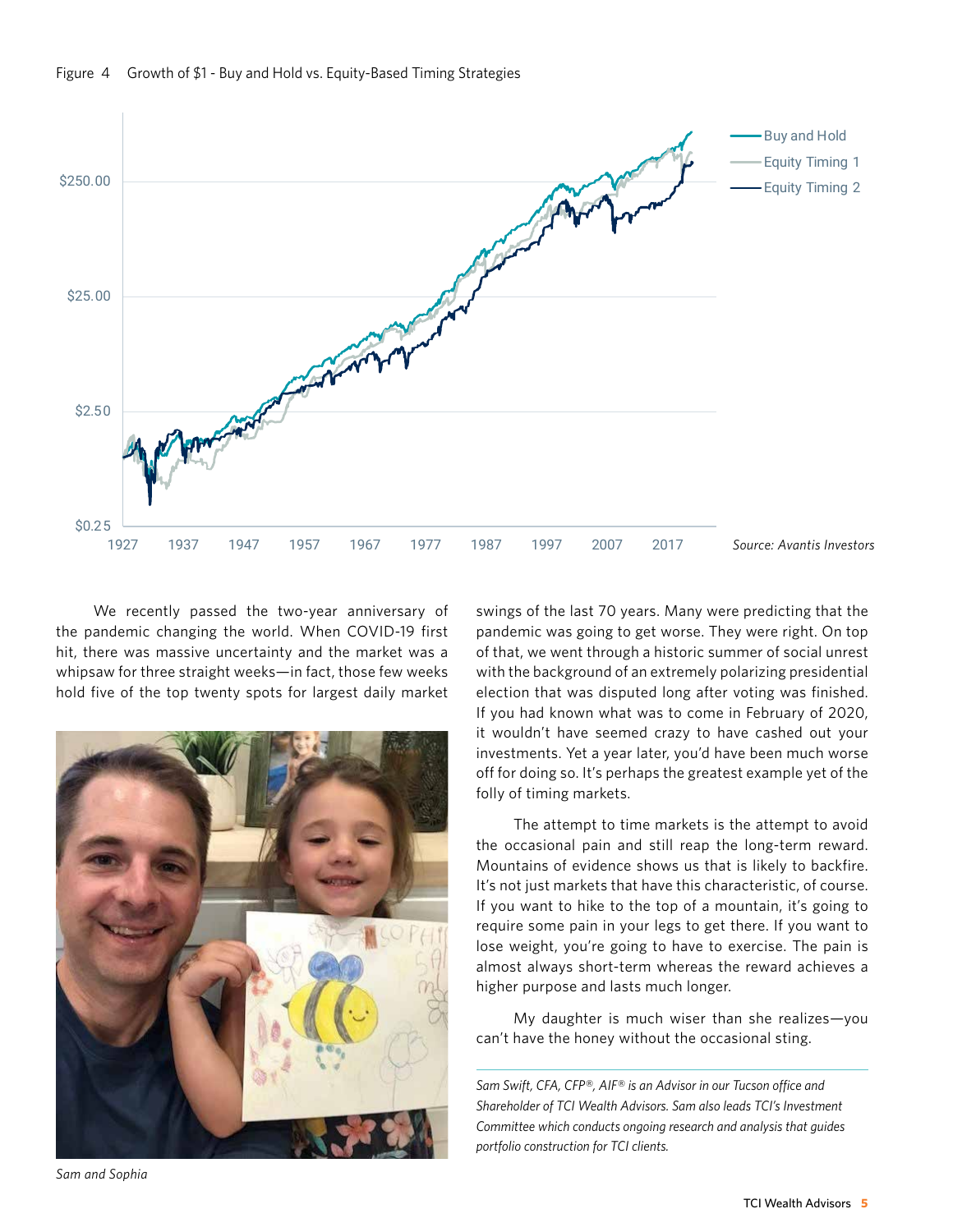## **Let's Talk: Why, When and How to Hold a Family Meeting**



*by John Stephens MD, MBA, CFA, CFP®*

One of our jobs as financial advisors is to preserve and protect clients' wealth. Even more important at TCI is to help preserve and protect assets that are far more precious than money: family relationships, a treasured heritage and the hopes and dreams of family members, old and young. Secrecy around wealth can be dangerous and saying "no" can be agonizing for a parent. Having these conversations can be daunting, however, they are also important for the financial well-being of you and your loved ones.

That's why TCI is a proponent of family meetings. We encourage almost all our clients to consider it. A few clients may decide they aren't comfortable with the notion, and probably never will be. For others, it is a bold but intriguing idea, one they might warm to over time after sorting through complicated feelings about money and family dynamics. Some clients are all in and promptly circle a date on the calendar.

In my family, we have taken the concept of the family meeting to heart. We started when our daughters were very young; the oldest was around 15. Our five daughters now range in age from 17 to 28. Every year around Thanksgiving, for example, we get together specifically to discuss the importance of helping others.

Then, more pragmatically, we talk to the girls about how much money we could afford to give that year and how to divide it among deserving causes and charities. My wife, Kelly, and I made it clear everyone's opinion matters when

#### **Family Meeting Spotlight**

In July 2021, TCI Advisors Douglas L. Nelson, CPA, PFS, Jennifer Means, CFP®, FPQP™ and Josh Rennie, CFP®, AIF® joined the Barneson family meeting to review multi-generational planning and investment education. The family had not been together for quite a while and gathered to celebrate Jack Barneson's 90th birthday.



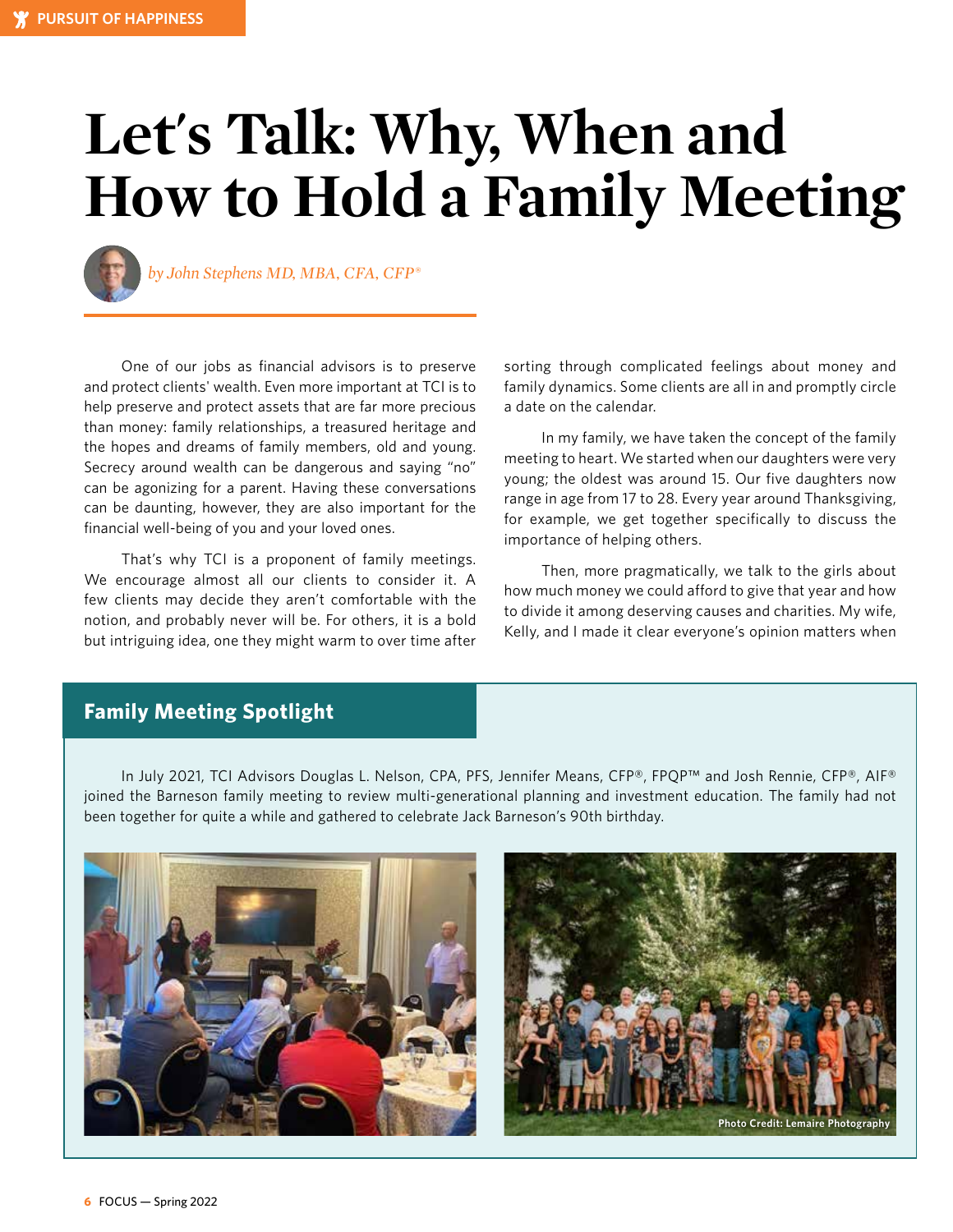

*The Stephens family on vacation in Alaska during Summer 2019*

it comes to our family's charity budget. Even the youngest children have a say in the decisions.

The first year, Robyn, our youngest daughter and a passionate dog-lover, expressed concern about neglected, abused or abandoned dogs. More specifically, she wanted to help golden retrievers like our family dog, Thomas. So, after that first meeting, we researched nonprofit dog rescue groups with Robyn, and the entire family later voted to approve a \$2,000 donation to a local volunteer organization dedicated to taking in goldens in need.

Through the years, our family meetings have evolved as our daughters have grown. They are fully absorbed in getting ready to or going to college or building their careers. While we still involve them in discussions about charitable giving, our meetings have broadened to include other significant issues, such as planning time together because family time is a sacred, valued treasure for our family. As our girls grow, it is important to Kelly and me to be mindful about creating a place where we can gather together.

Kelly and I expect to have a lot more family meetings in years to come as our girls mature and, hopefully, start their own families. Some will be fun and lighthearted like planning our time together. Others will be more difficult like how to handle issues around health challenges or aging. We've fostered a family culture of open communication since the girls were very young and we consider ourselves fortunate to have this in our family.

The levels of communication that we experience in our family required work and have evolved over the years into what they are today. Frankly, I look forward to seeing what they're going to develop into throughout our lives. Doing this work has had a profound impact on me and I love sharing this journey with clients. As an advisor, I've seen the devastating impacts of communication breakdowns between parents and parents and their children. Unfortunately, it can get downright nasty. However, at TCI we emphasize the importance of open communication so it never gets to this point.

Your TCI Team can facilitate a series of purposeful conversation over time among your family members. These early conversations can take place in stages beginning, most commonly, when children are in their 20s. Topics might begin with basic inheritance concepts such as wills and trusts then move on to more sensitive subjects such as retirement plans and charitable donations.

Actual numbers probably aren't as imperative at this stage. More important is the philosophy behind the decisions you are making for yourself and the family. Early on, you will want to talk plainly about family values and the family history that shaped those values. It's also important to talk about how you want to spend money and, with some specificity, how you don't want to spend money.

Maybe that means you want to create a college funding plan for your grandchildren or great-grandchildren.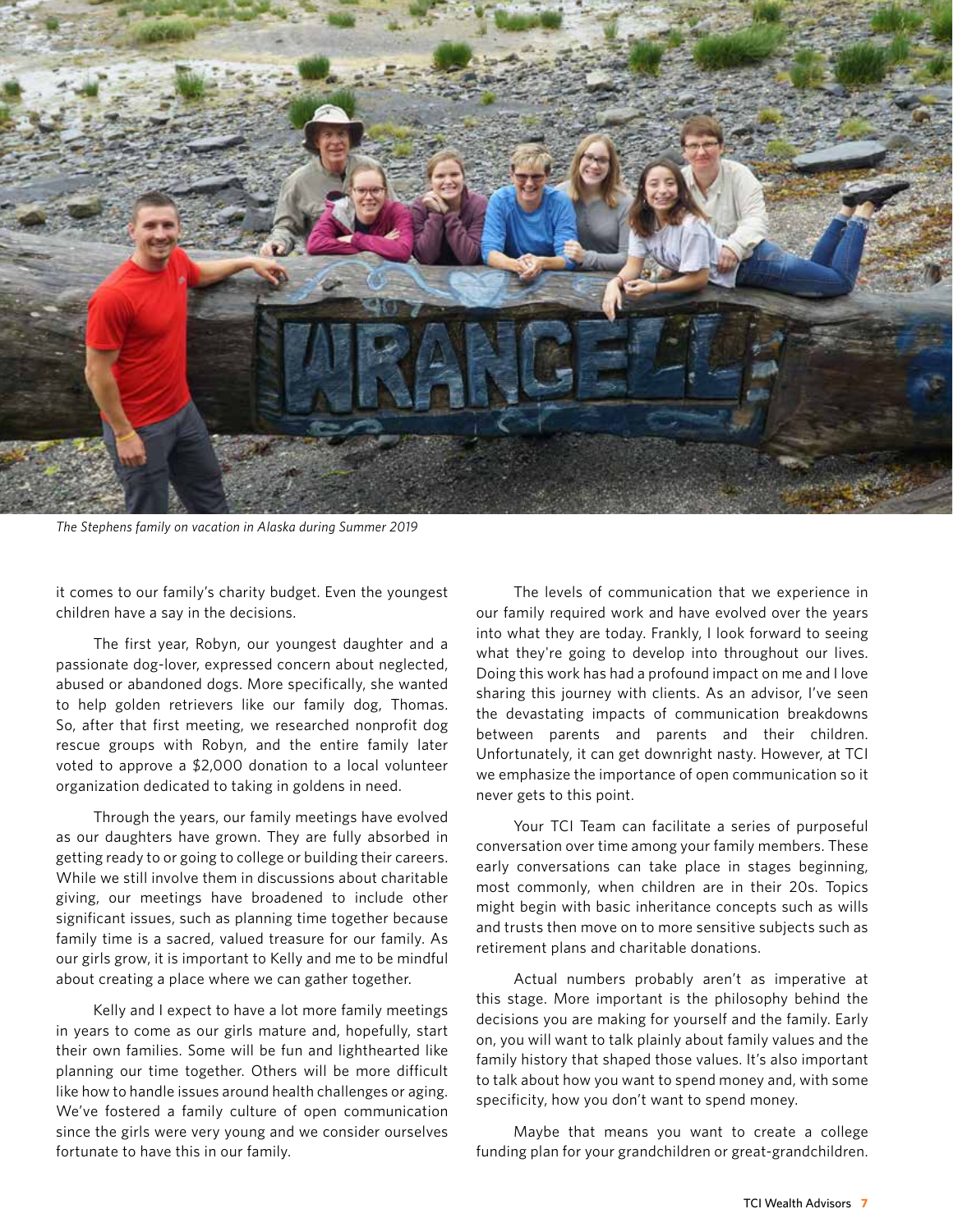

Maybe you want to purchase a family retreat in the mountains so that generations to come will have a place to gather and foster family closeness. Maybe you want to help your children buy their first homes by providing lowinterest loans. Or it could mean that you make it clear that you are not going to financially support high-risk business ventures or extravagant hobbies.

As your children mature, typically into their 30s and 40s, the conversations may get more detailed with discussions about specific assets such as stocks, bonds and real estate and how they are being managed. Once you've built a foundation of trust and openness around money within the family, you can address thornier topics such as end-of-life planning and creating legacies. These conversations typically accelerate when clients are in their 50s or early 60s–before retirement, before the arrival of grandchildren or before any health issues arise.

We also understand that life starts to look different on the far side of 60, even more so after 70 and especially after 80. So, thoughtfully and respectfully, we'll continue to raise the question regularly about a family meeting with clients. This is also when financial planning begins to morph into something bigger and more meaningful: crafting a vision for a family mission, complete with the resources to ensure the goals and aspirations can be achieved. Ambitious? Yes, but achievable.

We emphasize the importance of the family meeting because we want to minimize opportunities where heightened emotions can lead to poor decision making and have potentially damaging effects on a family. Your money will get passed on, no doubt, but we want to avoid it carrying unhealthy baggage, mistrust and resentment at all costs. If it gets to this point, you're not leaving a gift for the generations, you're leaving a burden.

That's where your advisor can be helpful. Sometimes, it takes an outsider to discern the fine line between necessary privacy and obsessive secrecy. It's an undertaking that demands a lot of sensitivity and patience. We'll never force a family meeting or dictate an agenda. Your TCI Advisor will work with you to create an agenda and facilitate conversations that are appropriate for your family and your stage of life.

 Some clients prefer an informal setting for a family meeting. Their children may be coming to town for a holiday visit so arranging a casual lunch with your advisor at a quiet restaurant might work. Clients with big or complex financial situations may opt for a more formal meeting with children and, depending on their ages, grandchildren in one of our conference rooms. That meeting might include the full wealth advisory team, that is, not only their financial advisor but also their estate planning attorney and their CPA.

Who gets to come to a family meeting? Do you invite sons- or daughters-in law? What about unmarried partners of adult children, stepchildren or step-grandchildren? Your advisor can help you decide. This, too, is likely to evolve over time. Remember, a family meeting isn't likely to be a one-time event.

We at TCI understand that family dynamics, at times, can be full of complexities. What's most important is to start the process knowing that the family dynamics will evolve as you age and your children and grandchildren mature. Your openness about your financial journey also helps the next generation learn how to set financial goals and manage their own money more skillfully. Our goal at TCI is to promote healthy conversation around potentially touchy topics with the greatest respect for your family values.

*John Stephens, MD, MBA, CFA, CFP® is the CEO of TCI Wealth Advisors and an Advisor in our Tucson office. Additionally, John is a shareholder of TCI.* 

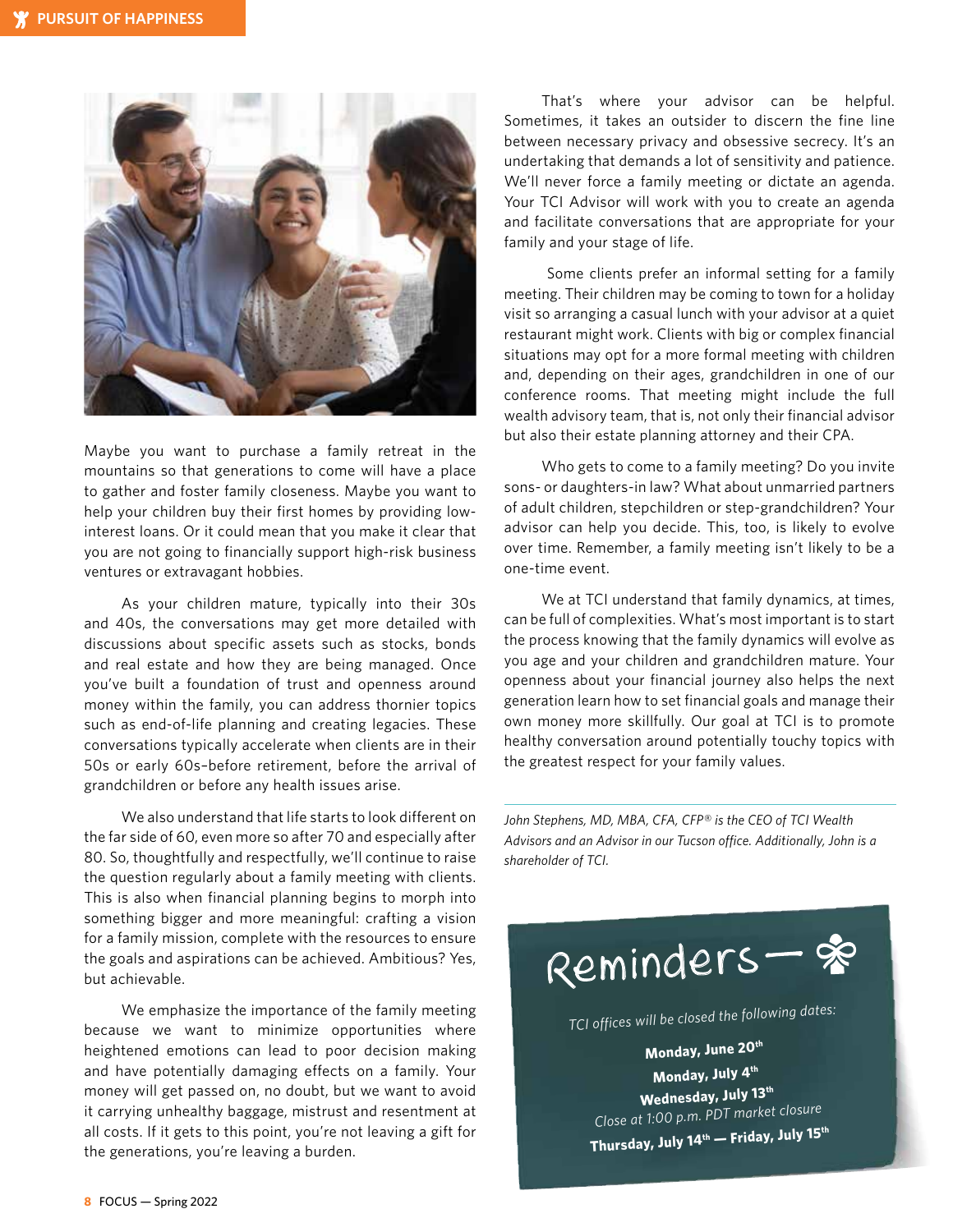

### **Establishing Healthy Money Habits for Kids**



*by Lauren Williams, MBA, CFP®*

It is an unfortunate truth that most schools don't include any type of personal finance and investment management in their curricula. In fact, the first time that a large portion of young people in the U.S. are exposed to making decisions around investments comes when they are enrolling in their 401(k) plans at their first job out of college. Knowing this, it creates a great opportunity for you, as parents, to provide these foundational lessons around money, saving, and investing just as you would teach your child "right from wrong" or how to do their own laundry. Personally, I can say that having frequent discussions around money values, saving, and investing with my parents when I was younger contributed to my passion and confidence in this field today. You don't need to be a financial analyst to have an effective impact on your child's understanding of the values of saving and investing. Starting those money values lessons can begin earlier than you might think.

According to a PBS article\*, many money habits are already established by age seven. This may come as a bit of a

#### **Family Meeting Spotlight**

After his bar mitzvah and some encouragement from his parents, Jax Larcom met with Advisor Sam Swift CFA, CFP®, AIF® to discuss how his recent gifts can empower his future and impact the community.

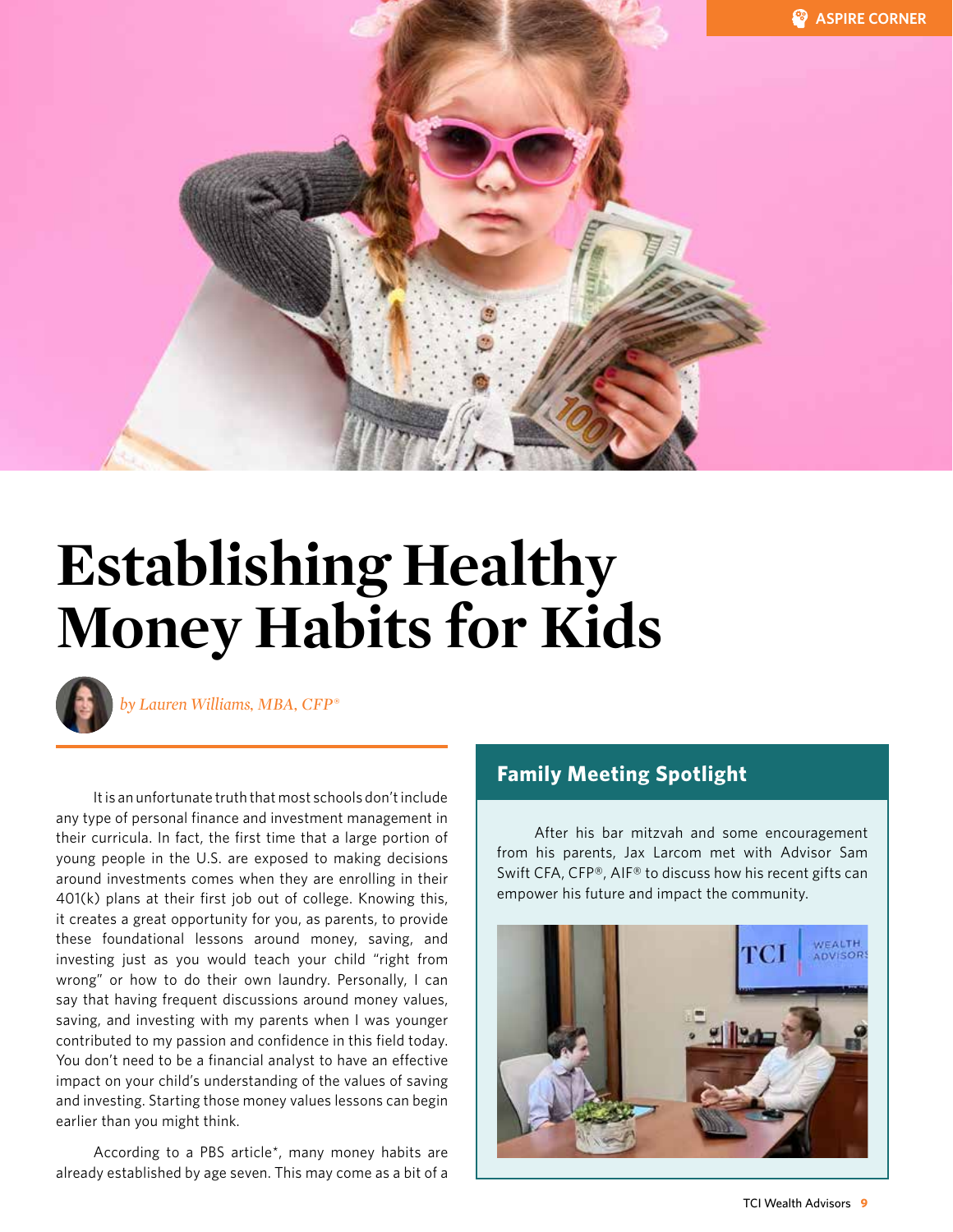

Figure 1 The Power of Compound Interest

*\$100 saved monthly with three different rates of return and the corresponding value the account would have every 10 years.*

shock! Yet, it is never too late to start the conversation with your children about basic money values (even if they are well past seven). Now, it makes logical sense that before you talk to your kids about stocks, bonds and investing you'll need to establish the groundwork understanding of the value of money, saving and fiscal responsibility. These lessons can be imparted using everyday errands (talking through purchasing decisions while at the grocery store) or by implementing an allowance system. An allowance is a great way for kids to get early exposure to money management and budgeting–how much of my allowance will be spent versus how much will be set aside for savings. Be sure to include the concept of the time value of money and the values of starting to save early. Above is a chart that illustrates the power of compounding interest over time. Hopefully this can have a compelling impact on your child's saving habits!

What comes next after your child has basic money values under their belt? It makes sense at this point to introduce the next "bucket" to consider in addition to spending and saving–investing. So where to start?

- Make sure your child understands the differences between saving and investing, the latter is not meant for short-term money. There is greater risk associated with investing compared to a savings account. It also provides the opportunity for greater growth over time.
- • Discuss what owning a stock means, purchasing a fractional ownership share of a company. We invest in stocks with the goal of seeing our investment grow in

value over time with the company's growth, however, not every stock will do that. Therefore, we spread our risk across multiple companies (diversification).

• A great way to illustrate the risk associated with owning one stock is to have your child select an individual stock for a company they would be familiar with and then watch the performance over time. Follow this company in the financial news to see how different events impact stock price. Like many kids, I grew up watching Disney movies, so you can probably guess which company I followed during my first lessons about stock ownership.

Once your child starts to earn a paycheck, the investing conversation can even be expanded to longer-term retirement saving strategies such as Roth IRA and 401(k). In the end, having these conversations with your kids will give them the tools and the confidence to start planning and saving for their futures. The thing to remember is that having these conversations with your children earlier rather than later will ensure you are having a direct impact on the formation of their understanding of the value of money. Not to mention, you will have a better chance of beating out social media.

Would you like additional help and resources? Your TCI Advisor is here to help! We are always available to be a part of these conversations with your children to help ensure they are prepared for what lies ahead.

*Lauren Williams, MBA, CFP® is an Advisor in our Denver office.*

*<sup>\*</sup>pbs.org/newshour/economy/making-sense/money-habits-are-set-by-age-7-teach-your-kids-the-value-of-a-dollar-now*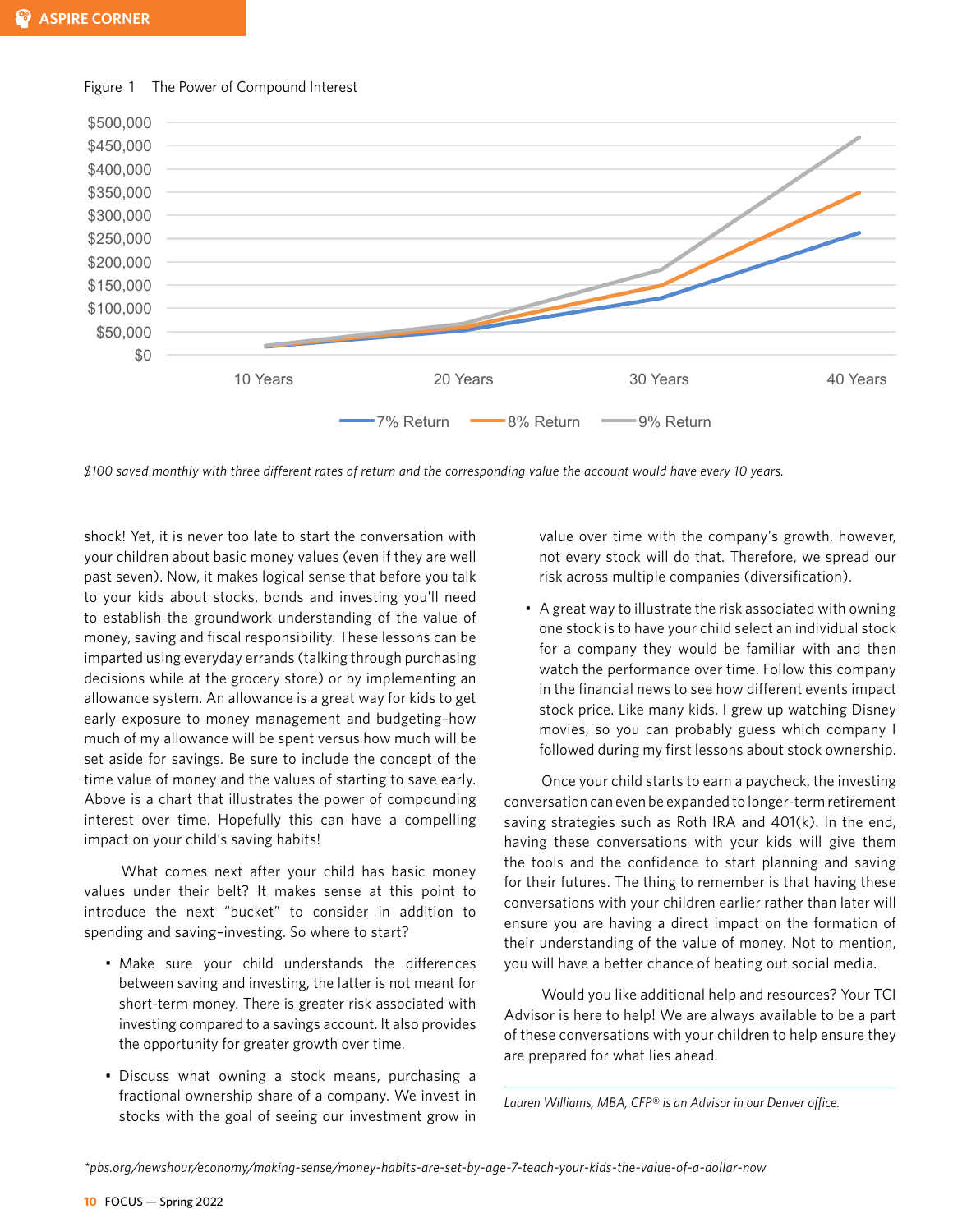

### **Revisiting Charles Schwab's Digital Tools**



*by Art Tellez*

The last two years have been filled with challenges and we've all had to do our fair share of adapting. For TCI, one of our biggest challenges was remaining connected with our clients during the pandemic when in-person contact was often discouraged. We leaned on technology to provide you with the same level of service you have come to expect. Although they were implemented in response to the pandemic, many of the platforms like DocuSign and Zoom will continue to be a part of our digital toolbox. We are always striving to improve our services and your digital experience at TCI is no exception.

Some additional digital services I'd like to highlight are Charles Schwab's Mobile app and website (schwab.com). Many TCI clients utilize these platforms for basic information like account balances and a convenient way to deposit checks. These platforms continue to expand the number of available services. Recent enhancements include: the ability to move money safely and easily, the capability to approve things like wire transfers and transactions and view important documents such as account statements and tax forms.

Additionally, there is one new feature that has already been particularly invaluable to me, the ability to grant "View Only access" to third parties. My parents recently had questions about their finances and needed help. With this

feature I was able to gain insight into their accounts and help resolve their questions. This component may be beneficial to anyone who needs to share account information with CPAs, attorneys and other family members. It certainly gave me tremendous peace of mind knowing I could help my parents via an app on my phone when they live several states away.

These functions represent a small snapshot of Schwab's digital tools. We are excited for anyone who wants to add these services as a part of their financial journey. However, using the Schwab Mobile app and website are completely up to you! If you would like to use these tools, feel free! Of course, there is no pressure to use these platforms; we are here to help along your journey in a way that makes you the most comfortable. If you need help setting up your accounts or have questions, please contact a member of your TCI team.

We appreciate your relationship with TCI and look forward to helping enhance your digital experience.

*Art Tellez is the Chief Operating Officer of TCI in our Scottsdale office and a Shareholder of TCI Wealth Advisors. Art also leads the Client Experience Committee which focuses on providing a superior client experience for everyone on their financial journey with TCI.*